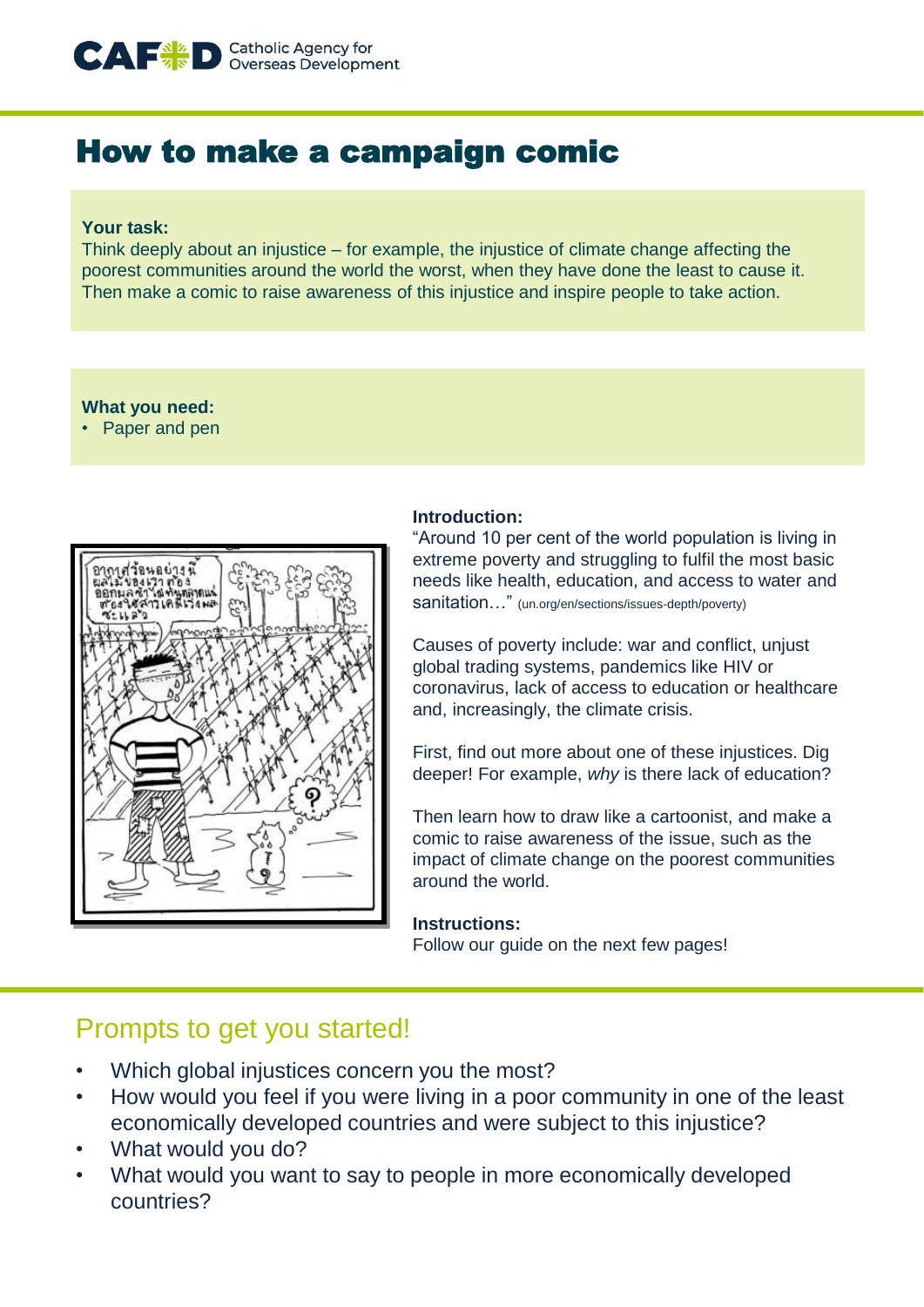

# Cartoonists' tips:

- You can draw a face with just the letters O and T.
- Keep the O the same, then change the position of the T to give different expressions.
- Plan the faces of the characters in your story. Add moustaches or hair styles so that each character is recognisable.



• Draw your characters in the bottom of the panel and their speech in the top.



• Use foreground and background features to add detail to the story.

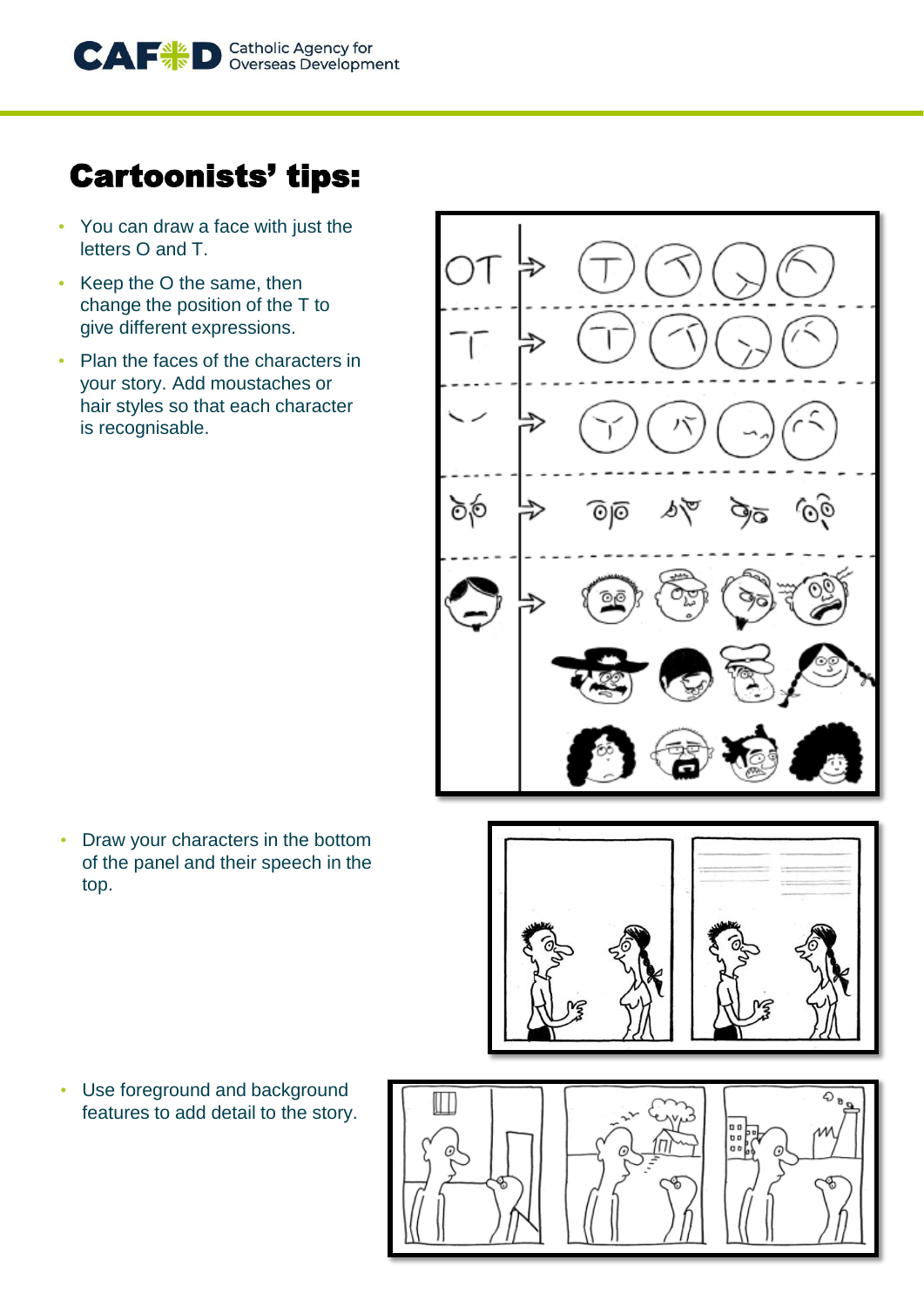

A body is equivalent to the height of seven heads.

• Try drawing a body in different postures, maybe ask someone to act out the posture so you can draw them.

- Add clothes to make a complete body.
- Try adding distinctive characteristics such as a hat so each character is recognisable.
- Use different types of balloons for:
	- normal speech
	- thinking
	- shouting
	- whispering
	- crowds.
- Put the balloon for the person speaking first at the top of the panel.
- Write in capital letters



 $1 = Head$ 

 $2\frac{1}{2} = \text{Body}$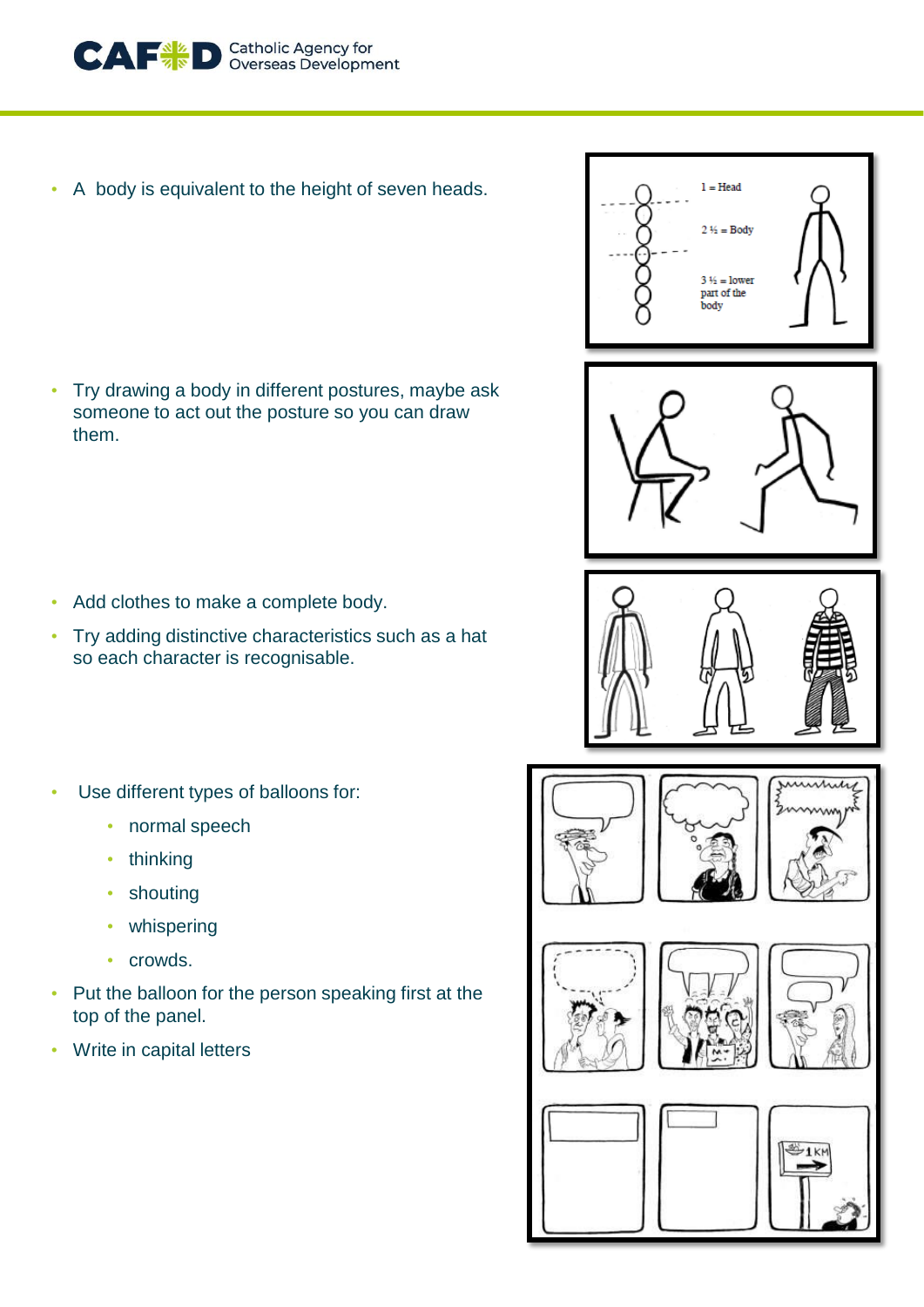

# Choosing your story

- It should have a clear message and a target audience, for example, is it aimed at politicians?
- It should have four parts: an introduction, development, a twist and a conclusion.
- It should be between four and nine sentences long.
- Below is an example used to raise awareness of something that happened to a farmer trying to grow crops in Thailand. Can you work out the story? (Answers below).



P.4 world commission and press in a prefine and comics basic manual in English p.4 worldcomicsindia. And are but a

to excess of chemicals used, even the stored water gets contaminated and, when he showers, it affects his skin badly. Due

few days later, due to the chemical spray, all the fish and aquatic animals die. A

So he uses strong chemicals to accelerate the process.

A farmer thinks that due to bad weather, his crops will not be ready on time.

#### **My chemicals:**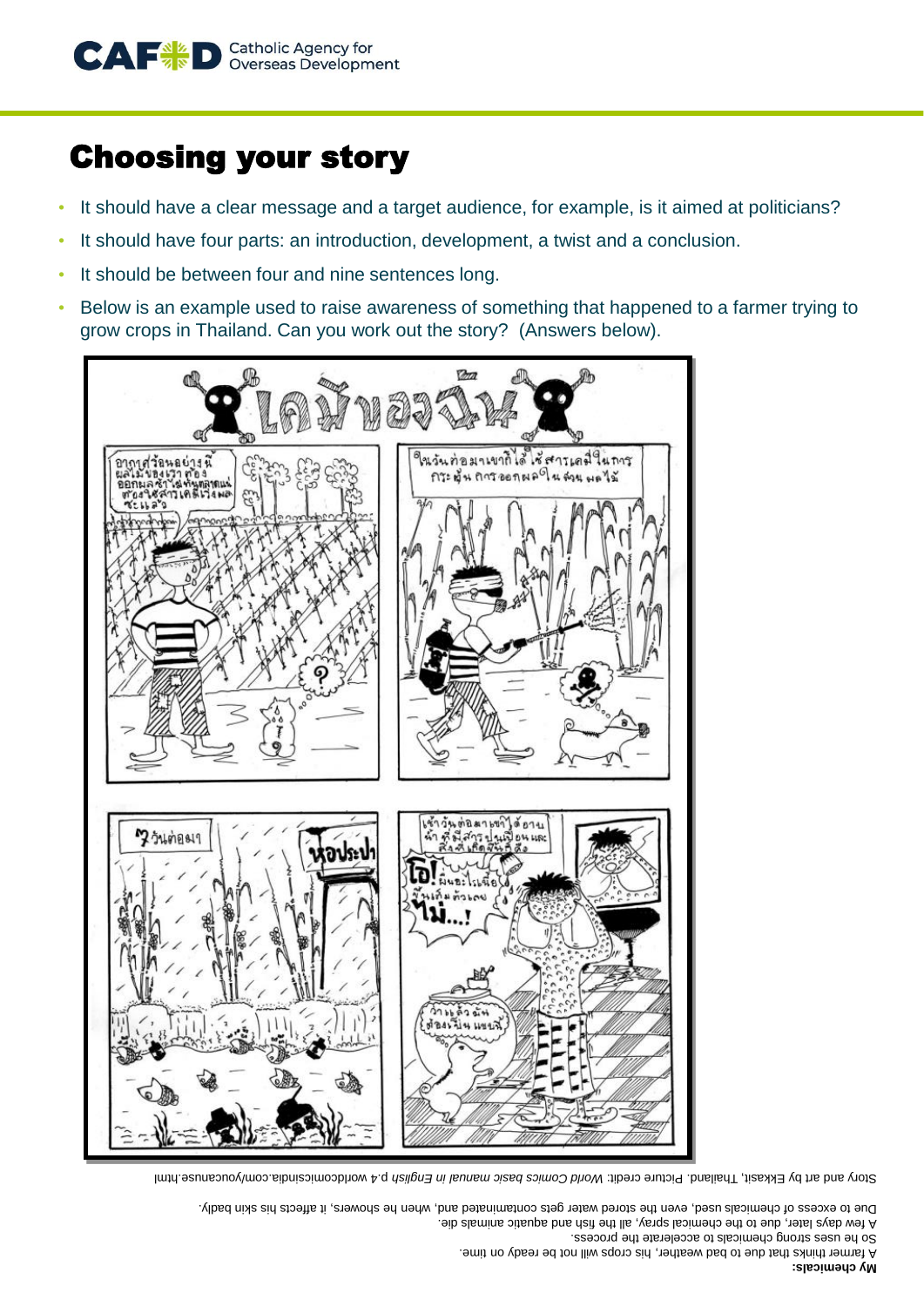# Getting your message out there

You need to share your comic to get your message out there! You could:

- hold an exhibition online with some friends
- email a copy to your local MP, so they know you want them to stop climate change or whatever issue you have illustrated – from pushing people deeper into poverty
- take photos of your comic and share them through social media, tagging @CAFOD
- evaluate the impact of your comic and let us know! You can contact us at schools@cafod.org.uk



We thank World Comics India for allowing us to share and adapt their Grassroots Comics advocacy method.

Find out more about World Comics India and download a detailed comic making guide at **[worldcomicsindia.com](about:blank)**